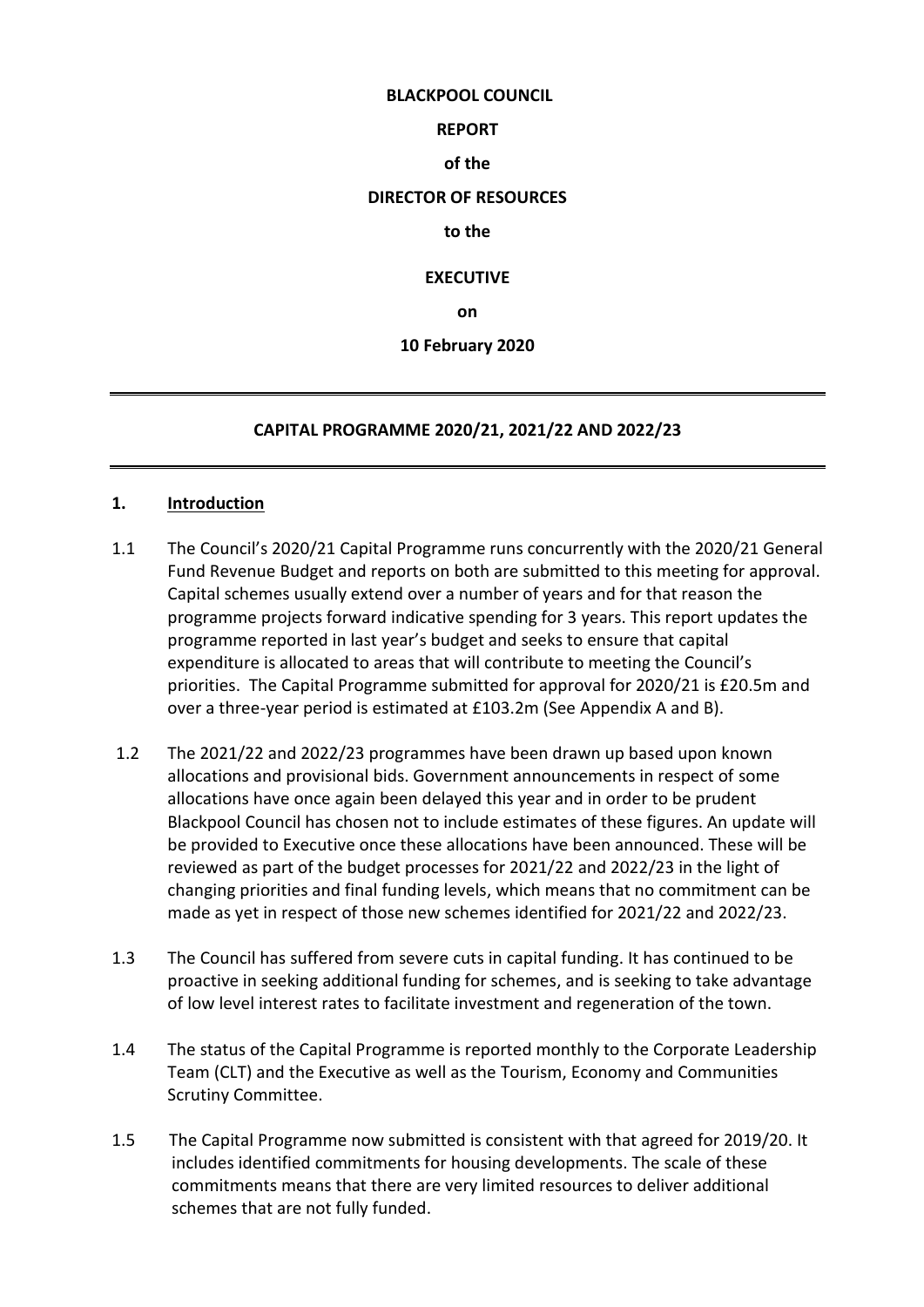- 1.6 The Capital Programme prepared for 2020/21 does not include budgeted expenditure that has previously been approved by Executive. Blackpool Council has approximately £72m available for capital projects, e.g. Conference Centre, Town Centre Acquisition and Central business District phase 2, that has been approved in previous years but not yet expended. The total capital budget therefore for 2020/21 is in reality approximately £92.5m.
- 1.7 The programme does not yet take account of all funding announcements anticipated in respect of Capital schemes. Additional funding streams are expected to be confirmed after the approval of this capital programme and reference will be made in the subsequent financial monitoring report to Executive.
- 1.8 The Capital Programme proposed demonstrates the increased investment that Blackpool Council is making in the town to ensure that Blackpool develops a year round economy that both attracts visitors and encourages growth in the town.

# **2. Capital Funding**

2.1 The Council's capital spending is funded from specific capital grants, capital receipts and revenue contributions. In addition to these traditional forms of funding the Council can undertake Prudential Borrowing within limits set by the Council itself.

# **3. Prudential Borrowing**

- 3.1 A relaxation of controls upon local authority borrowing was introduced from 2004/05 and requires prudent management because the debt financing costs of such borrowings are not supported by Government grant and fall directly upon Council Tax unless the schemes themselves generate sufficient savings or income to meet the financing costs. The approach agreed by this Council is that Prudential schemes can only take place in the following circumstances:
	- (1) Prudential borrowing schemes must be specifically authorised by the Executive.
	- (2) The financing costs of such schemes will be charged to identified service budgets by means of a budget virement to the central Treasury Management budget.
	- (3) The total level of Prudential borrowing must remain within the limits set in the Council's annual Treasury Management Strategy (see separate report to this Executive meeting).
- 3.2 Therefore, in most cases Prudential borrowing will only be approved where the scheme is likely to be self-financing over a reasonable payback period (such as energy management initiatives) or where there is an identified budget which can meet the costs.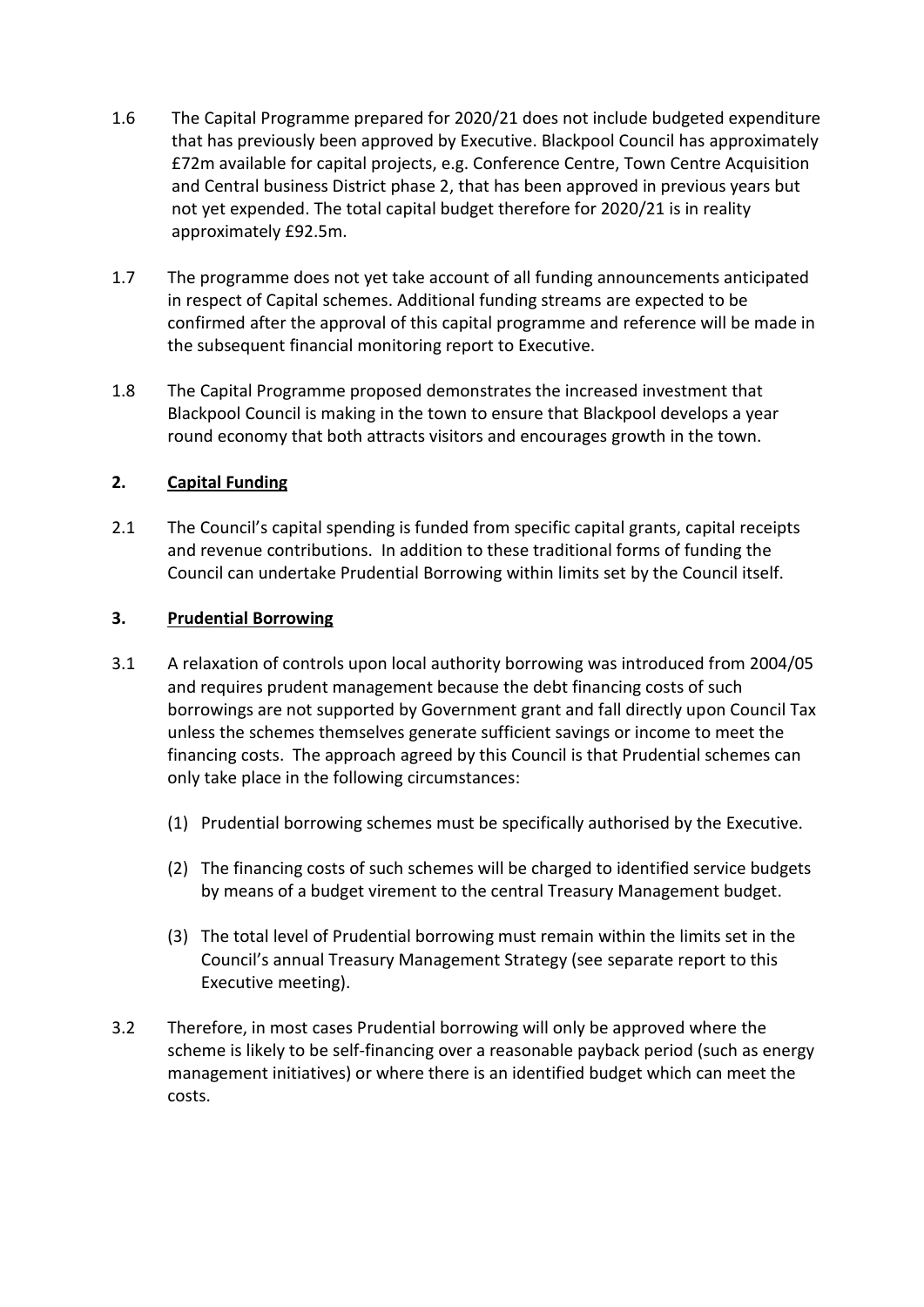- 3.3 Supressed interest rates have encouraged the use of Prudential Borrowing and provided an opportunity for Blackpool Council to invest in schemes that may not have been viable in the past. The investment made in capital schemes is monitored via the monthly report provided to CLT and Executive. The movement in interest rates is also monitored via the Treasury Management Panel.
- 3.4 The Council adheres to CIPFA's *Prudential Code for Capital Finance in Local Authorities* which requires authorities to set a range of 'Prudential Indicators' as part of the Budget-setting process. Those relating specifically to the capital programme are as follows with more detailed information in Appendix C:-
	- (1) The actual capital position (Non-HRA and HRA) for 2020/21 will be reported as part of the 2020/21 Capital Outturn report to Executive.
	- (2) Prudence capital expenditure including commitments for non-HRA and HRA for 2020/21 will be reported monthly to the Executive by means of the Capital Monitoring report.

# **4. Single Capital Pot**

- 4.1 The Council has capital funding made available to it by the Government in the form of capital grants. These fall into two categories of ring-fenced and non-ring-fenced. The ring-fenced capital grants can only be used for specifically named schemes. An example of this type of funding is the Devolved Formula Capital grant that is specifically allocated to individual schools. In addition, the Government makes available non-ring-fenced capital grants. These allocations come from individual Government departments but fall into the category known as Single Capital Pot. This means they can be used for any proper capital expenditure on any service. Good practice shows that the Council would allocate this funding to a capital programme to meet its priorities and objectives without regard to the source Government department providing the funding. However, the problem with this approach is that there is a possibility of these allocations being reduced in future years. It has therefore previously been agreed that the central government allocations to individual services should remain broadly as originally notified.
- 4.2 There is clearly a balance to be had in looking at the overall investment needs of the Council and individual service priorities. It is proposed that the Council uses some nonring-fenced capital grants in future for its corporate priorities, thereby allowing key schemes to proceed. The intention would be to retain the top-slice at 12.5% (12.5% first applied in 2005/06) of basic service capital grant in 2020/21 for corporate priorities including additional expenditure anticipated on existing schemes. The impact of this 12.5% proposal is set out overleaf (excluding Disabled Facilities Grant - see 4.4):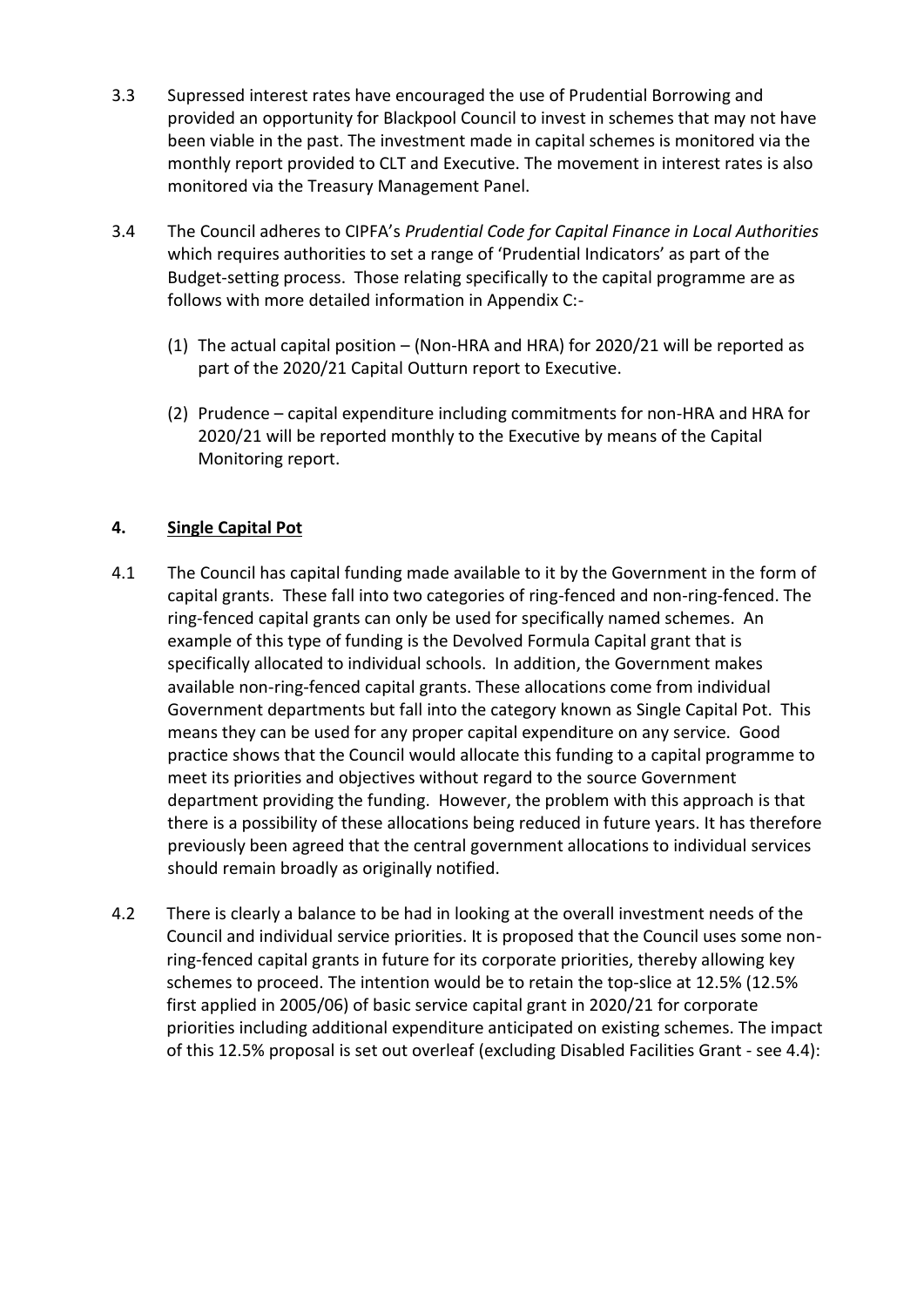|                                | 2020/21        |           |           |
|--------------------------------|----------------|-----------|-----------|
|                                | Non-ringfenced | 12.50%    |           |
| Department                     | Allocations    | Top-slice | Net Total |
|                                | £000           | £000      | £000      |
| Communication and              | 2,887          |           |           |
| Regeneration                   |                | 361       | 2,526     |
| Adult Services (see 4.4 below) | 2,241          | 61        | 2,180     |
| <b>TOTAL</b>                   | 5,128          | 422       | 4,706     |

The proposed allocations of the top-slicing can be found in section 9.

4.3 As can be seen from the table below the non-ring-fenced capital grant allocation shows an increase from 2019/20 to 2020/21:

| Department            | 2019/20 | 2020/21 | Increase |
|-----------------------|---------|---------|----------|
|                       | £000    | £000    | £000     |
| Communication and     | 2,686   | 2,887   | 201      |
| Regeneration          |         |         |          |
| <b>Adult Services</b> | 2,136   | 2,241   | 105      |
| <b>TOTAL</b>          | 4,822   | 5,128   | 306      |

4.4 Disabled Facilities Grant of £1,750k has been identified for 2020/21. This is an integral part of the Better Care initiative (formerly Integrated Transformation Fund) to support the integration of health and social care and as such will be protected for this purpose.

# **5. Capital Receipts**

- 5.1 The Council has committed all available capital receipts to the support of the Capital Programme. This includes the net balance of the receipt from the sale of Blackpool Business and Technology parks and any accumulated reserves arising as a result of the Central Business District Development.
- 5.2 The Council is continually undertaking a review of its property portfolio in order to identify those properties that may be disposed of in order to generate capital receipts necessary to support approved capital schemes, in particular the Central Business District. In addition the 2020/21 revenue budget continues the stretched target for revenue savings from a continuing property rationalisation programme, which is already well underway.

# **6. Priority Led Budgeting**

- 6.1 During 2013/14 the Corporate Asset Management Group formally agreed that a Priority Led approach would continue to be adopted in approving capital schemes from the available corporate resource.
- 6.2 The agreed approach allocates capital resources in line with the legislative framework, i.e. priority schemes are deemed to be those which include statutory obligations or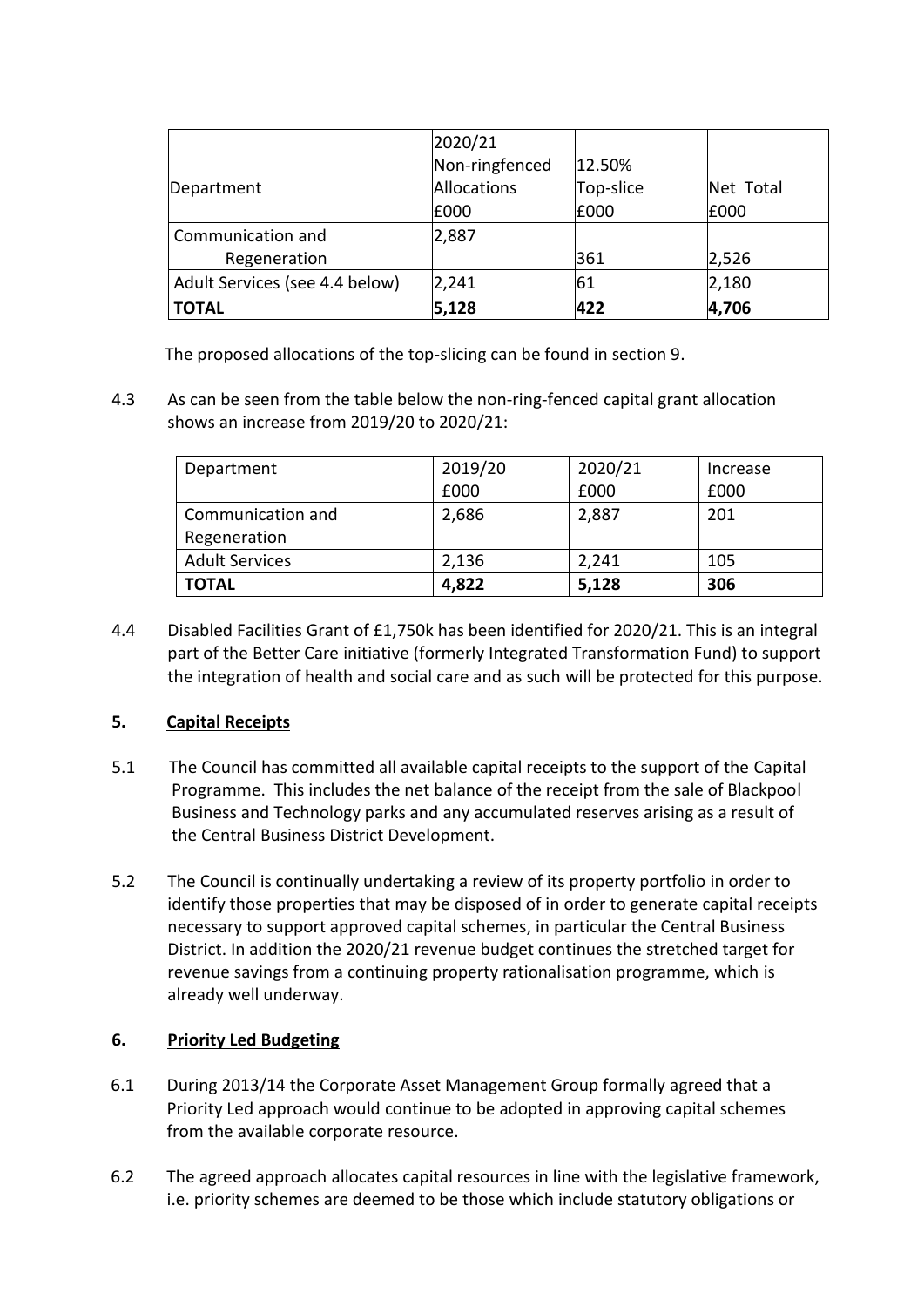health and safety issues.

6.3 A range of categories was agreed that could be assigned to each scheme:

Category 1 – have to do – statutory obligations, health and safety, committed schemes, overspends

Category 2 – need to do – schemes that generate future revenue savings or support transformational process

Category 3 – able to do - fully prudentially funded schemes / School schemes where resources available

Category 4 – want to do – aspirational schemes that the Council would like to progress should resources be available and which align with Corporate Priorities

Category 5 – do not want to do – schemes that do not align with Corporate Priorities.

6.4 The Chartered Institute of Public Finance and Accountancy (CIPFA) Prudential Code requires local authorities to produce a capital strategy to demonstrate that capital expenditure and investment decisions are taken in line with service objectives and take account of stewardship, value for money, prudence, sustainability and affordability. The Capital Strategy incorporates the Capital Programme.

### **7. Capital Programme**

- 7.1 The proposed Capital Programme takes account of all available resources including capital receipts and the top-sliced resource to fund corporate priorities and other costs. These are identified at Appendix A.
- 7.2 The proposed schemes that will proceed or are in progress are set out in detail at Appendix B. The expenditure by directorate is:-

| Directorate                      | 2020/21 | 2021/22 | 2022/23 |
|----------------------------------|---------|---------|---------|
|                                  | £000    | £000    | £000    |
| Communication and Regeneration   | 4,441   | 34,445  | 2,886   |
| <b>Housing Revenue Account</b>   | 12,745  | 18,659  | 22,153  |
| <b>Community and Environment</b> |         |         |         |
| <b>Adult Services</b>            | 2,241   | 2,304   | 2,304   |
| <b>Children's Services</b>       |         |         |         |
| Resources                        |         |         |         |
| Governance and Partnerships      | 625     | -       |         |
| Net top-slice                    | 422     | TBD     | TBD     |
| <b>TOTAL</b>                     | 20,474  | 55,408  | 27,343  |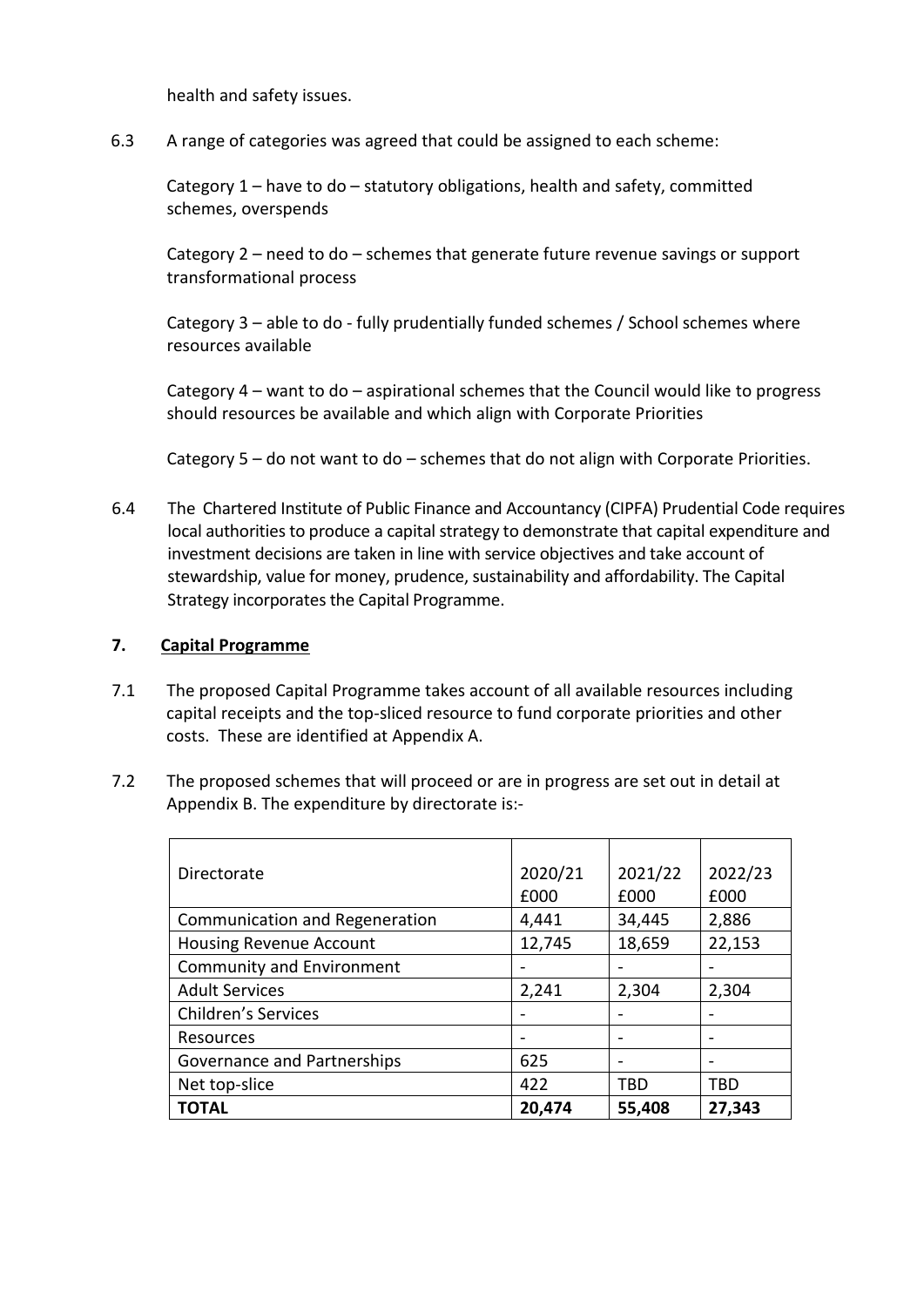- 7.3 The proposed capital programme supports key priorities, in particular regeneration of the town. The key schemes to be undertaken in the next twelve months are:-
	- (1) Enterprise Zone.
	- (2) Conference Centre.

The refurbishment of the Trams is undertaken over a rolling 8-year period, and will be funded over the next 2 financial years. Funding for 2021/2022 will be identified in next year's capital programme.

The Foxhall Village housing scheme is currently reporting an overspend of £1.2m, partly due to Hollinwood Homes entering administration. The Council is working with the appointed administrators, PWC, to develop options for the Foxhall Village scheme. A more detailed report will be submitted to Executive in due course.

- 7.4 The Council has also identified a number of schemes that are priorities for the year but do not yet have full funding in place. It is hoped these will also progress in 2020/21 and more detailed decision reports will be submitted to Executive in due course, detailing the scheme and funding requirements:-
	- (1) Blackpool Central
	- (2) Central Business District Phase 3
	- (3) CCTV relocation
	- (4) Grange Park development

Should these schemes be approved by the Executive, they will form part of the monitoring reported on a monthly basis.

#### **8. Management of the Risks Associated with the Capital Programme**

- 8.1 The key risks in terms of the management of the proposed capital programme are:-
	- (1) expected revenue streams derived from capital schemes are not delivered
	- (2) private sector developers unable to raise finance, renegotiating or pulling out of deals as a result of the economic downturn
	- (3) contractors likewise getting into financial difficulty
	- (4) anticipated funding, e.g. grant, capital receipts and s.106 monies, not being realised and / or the clawback of external funding resulting in funding shortfalls
	- (5) delivery of the scheme over-budget and / or late
	- (6) increased reliance on Prudential borrowing and an increase in the pooled interest rate.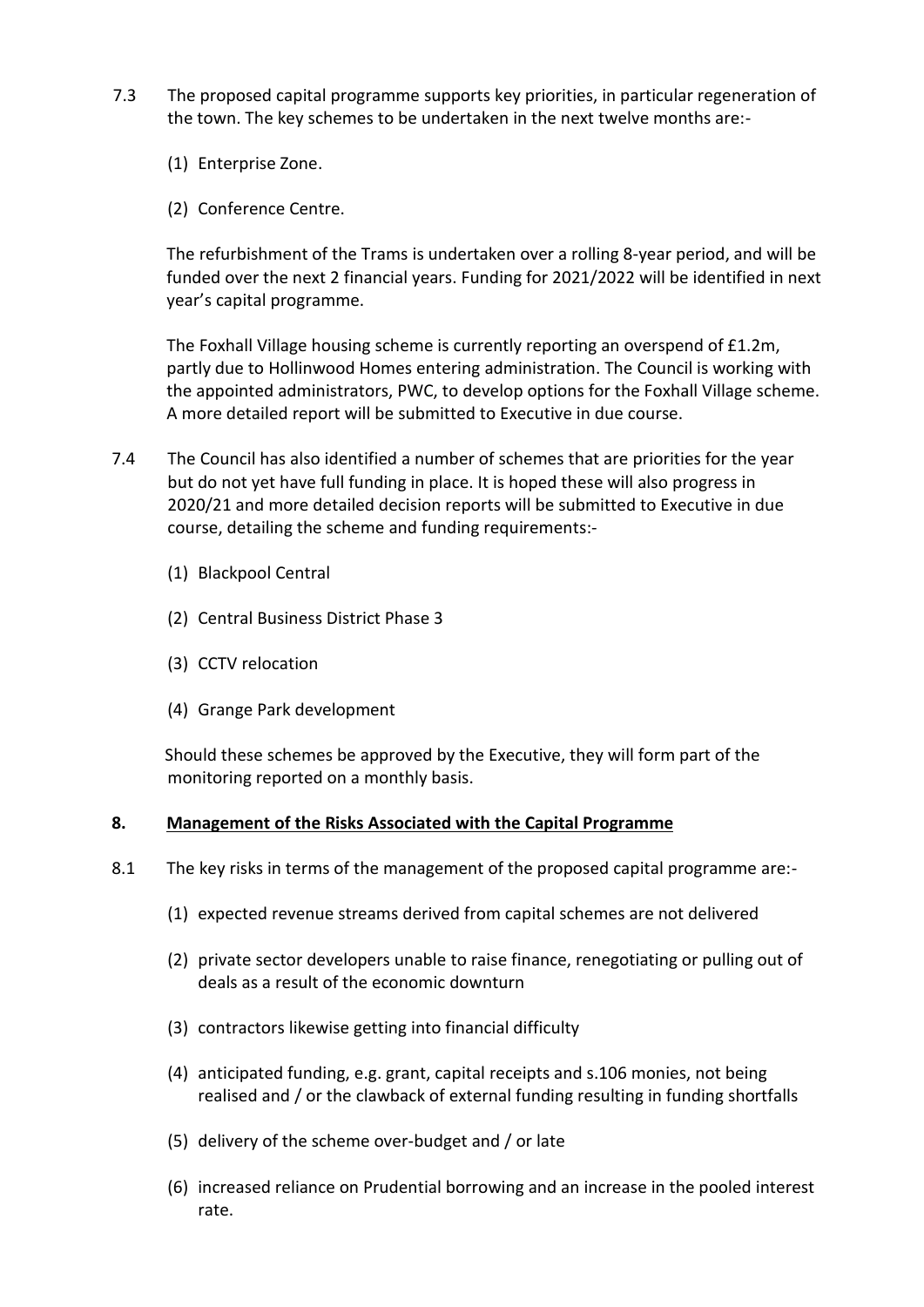- 8.2 Regular monthly capital monitoring reports are provided and Finance staff aim to meet with project managers of the larger and more complex schemes on a monthly basis. A risk register and details of projected overspends on schemes are also provided on a regular basis.
- 8.3 Schemes that have specific funding attached should only proceed where the external funding has been formally agreed. There is no commitment upon the Council to fund a shortfall in such circumstances.
- 8.4 In addition, 2019/20 saw the emergence and resolution of a number of additional areas of risk within the Capital Programme. These are reported to the Corporate Leadership Team and Corporate Asset Management Group and work is ongoing to address these issues and mitigate where possible. A risk-based reserve strategy continues to be operated through the Medium Term Financial Sustainability Strategy and paragraph 10.2 recommends the creation of a top-slice contingency in the result of any overspends arising.

# **9. Capital Expenditure Commitments**

9.1 Regular capital monitoring identifies schemes for which there is a contractual and legal obligation to fund and these become a call on available resources. There are 3 areas that fall into this category:-

|                                                       | £000 |
|-------------------------------------------------------|------|
| Abortive relocation of college in 2013 as a result of | 100  |
| over-programming by Learning & Skills Council         |      |
| <b>Carleton Crematorium - Cremators</b>               | 243  |
| Development of Carleton cemetery                      | 49   |
|                                                       |      |
| ΌΤΑΙ                                                  | 477  |

- 9.2 Corporate Asset Management Group has previously recommended the following:
	- (1) On 8 January 2013 that College Relocation abortive costs phased over an initial 15 year period (from 2013/14) become the first call on any top-slice.
	- (2) On 16 January 2018 that the old Carleton Crematorium Cremators would be funded over a 14 year period (from 19/20).
	- (3) On 16 January 2020 that the development of Carleton cemetery (burial ground extension) will be funded over an 8 year period (from 21/22). The existing cemetery grounds have approximately 3-4 years left to expand to fulfil the projected burial requirements and work needs to be undertaken this next financial year to ensure that land which has been set aside is started to be prepared to enable expansion of the cemetery to be made. This will be funded through a combination of previous year's surplus top slice and future years.
- 9.3 A number of long-term strategic schemes such as the Blackpool Central development are referred to elsewhere in this report. On occasion the opportunity to purchase small parcels of land or property associated with these may arise and where these purchases are essential to the project and can be completed within officer delegations